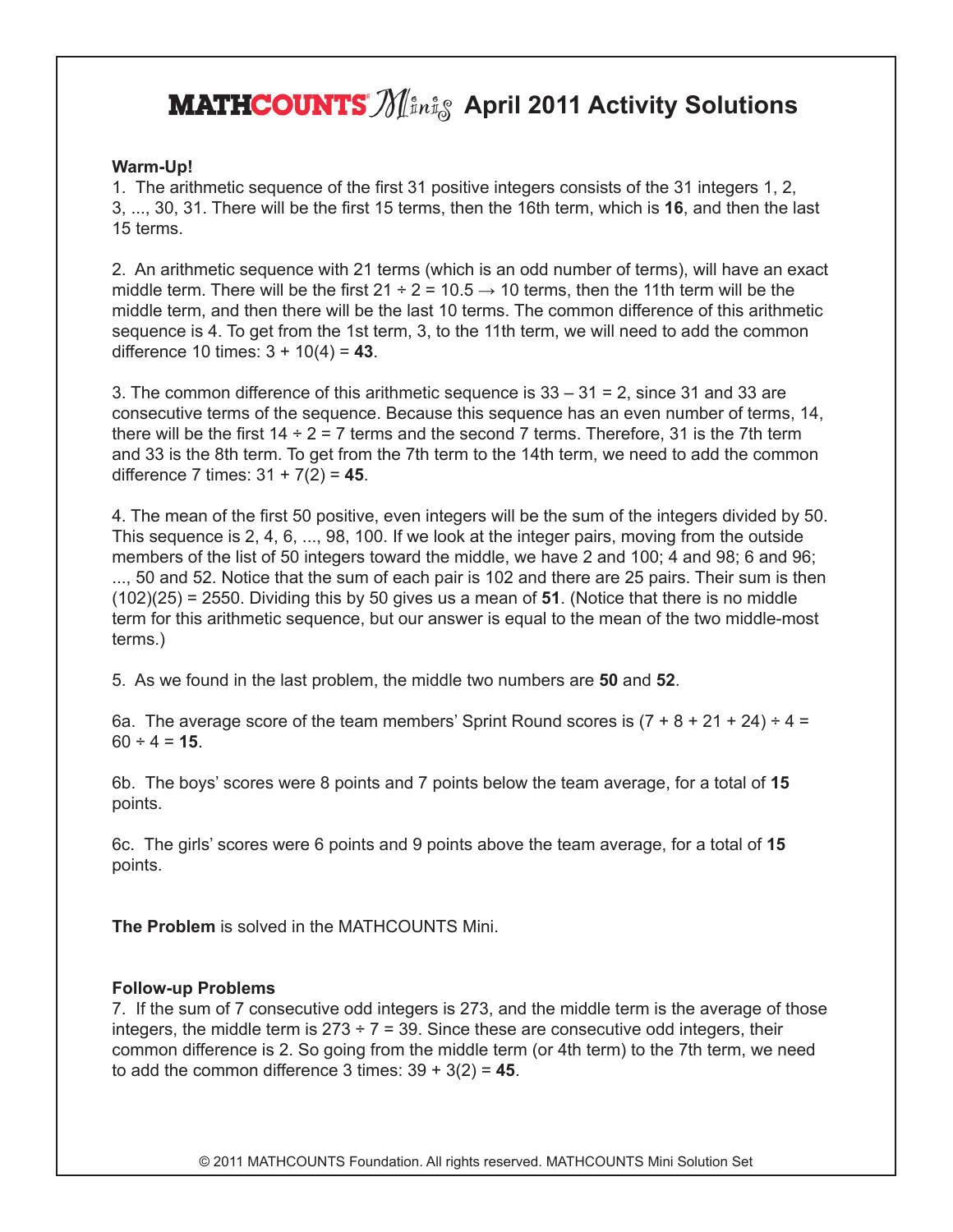8. If the sum of the first five terms of an arithmetic sequence is 75, then the middle term, or 3rd term, is  $75 \div 5 = 15$ . The extended sequence with 11 terms must have a middle term, or 6th term, of  $363 \div 11 = 33$ . The difference between the 6th term and 3rd term is  $33 - 15 = 18$ , which is the common difference added on 3 times. So the common difference is  $18 \div 3 = 6$ . Going from the 3rd term to the 1st term would mean taking the common difference off twice:  $15 - 2(6) = 3$ .

9. The middle term of the first 9 consecutive odd integers will be the 5th odd integer, which is 9. This is also the mean of the first 9 consecutive odd integers, so their sum is  $9 \times 9 = 81$ . This is 3 more than the sum of 6 consecutive even integers. Their sum is then 78. Their average value is  $78 \div 6 = 13$ . So the 3rd and 4th terms are 12 and 14, and the 6th term is **18**.

10. If we assume there will only be two consecutive integers with this sum, then we know 210 ÷ 2 = 105 is the value *between* them. However, it's impossible for 105 to be *between* two consecutive integers. What if we assume we can find three consecutive positive integers with a sum of 210? Then the middle term - and with an odd number of terms, there is an exact middle term - will be  $210 \div 3 = 70$ , and the terms are 69, 70 and 71, with 71 being the largest. This shows us that with an odd number of terms, that odd number must be a factor of 210 in order to get an exact middle term that is an integer. The odd factors of 210 are 1, 3, 5, 7, 15, 21, 35 and 105. If there were 105 terms, then the middle (53rd) term would be 210  $\div$  105 = 2, and we can see that spreading out 52 integers in both directions will result in terms that are negative integers. What if there were 35 terms? The middle (18th) term would be  $210 \div 35 = 6$ , and again we would get terms that are negative integers when spreading out 17 integers in both directions. Similarly, assuming there are 21 terms will result in a middle (11th) term of 10 and a smallest term of 0. However, with 15 terms, the middle (8th) term is  $210 \div 15 = 14$ , the smallest term is 7 and the largest term is 21. This takes care of the possibilities with an odd number of terms. However, just because 2 terms didn't work, doesn't mean there couldn't be an even number of terms...

Perhaps there can be four terms...  $210 \div 4 = 52.5$ . Being that four terms is an even number of terms, this 52.5 must be *exactly between* two consecutive integers, and it is: 52 and 53. The set would be 51, 52, 53 and 54, with 54 being the largest. As we can see, this even number cannot be a factor of 21, or it will result in a mean which is an integer and can't be *between* two consecutive integers. In fact, the result of dividing 210 by this even number must result in a number that is halfway between two consecutive integers. Is there an even number larger than 15 that works (since we know 15 is the largest we've come up with so far)? After seeing that 16 and 18 don't work, we see 20 does. Notice  $210 \div 20 = 10.5$ , meaning that the 10th term is 10, the 11th term is 11, the first term is 1 (positive) and the last term is 20. If we try any larger number of even terms, we would run into the problem of getting smaller middle values and extending into the negative integers. The answer then is **20** which results from 20 consecutive integers starting with 1.

11. The sum of the interior angles of an octagon is 1080 degrees. Being that there are 8 angles, the average/middle value must be  $1080 \div 8 = 135$ . Given that the problem says this is an increasing sequence, we know we can't have an equiangular octagon with 8 angles each measuring 135 degrees. But we have:

 $(135)$